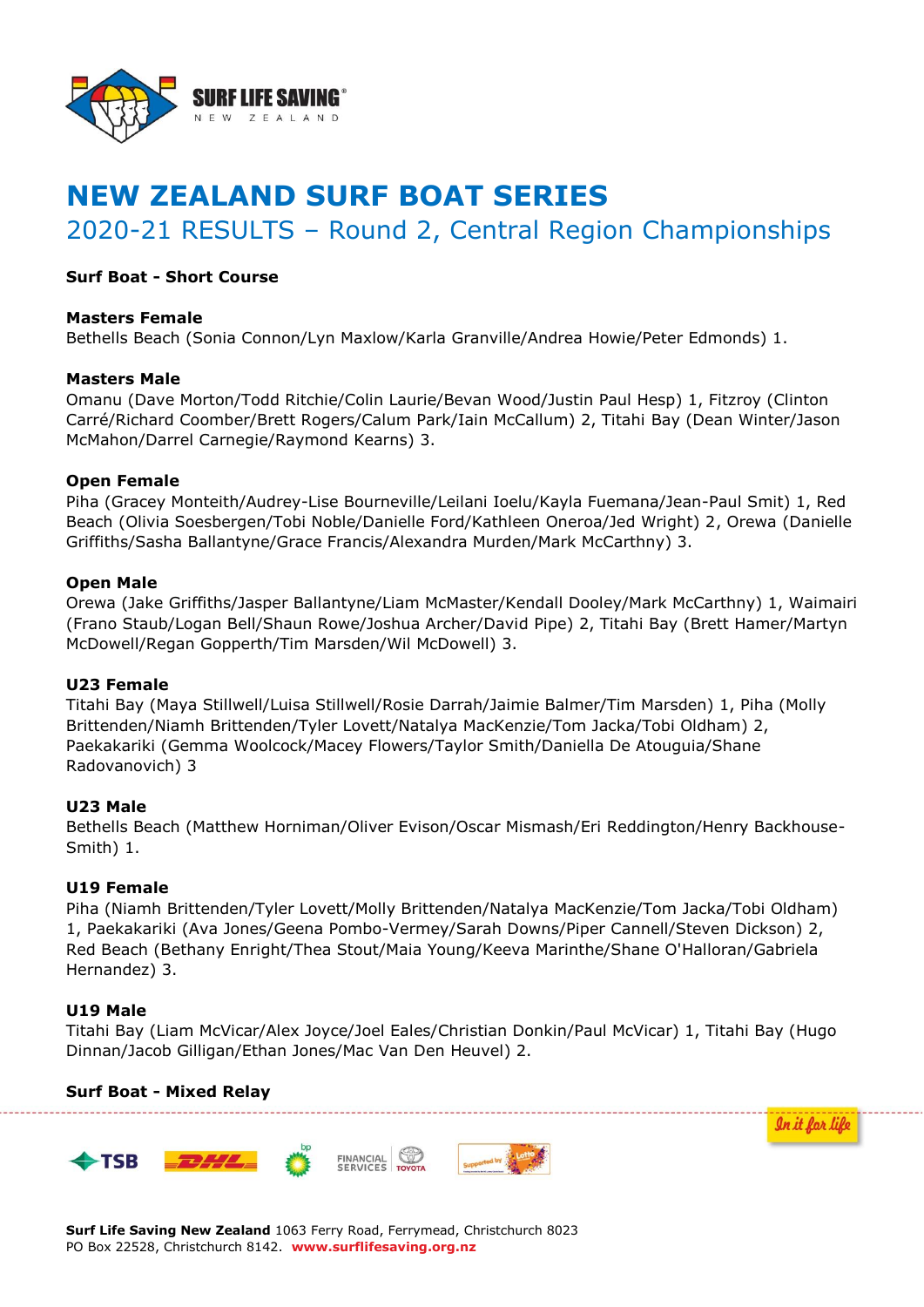Open. Titahi Bay (Liam McVicar/Alex Joyce/Christian Donkin/Joel Eales/Paul McVicar/Luisa Stillwell/Maya Stillwell/Jaimie Balmer/Rosie Darrah/Tim Marsden/Regan Gopperth/Brett Hamer/Martyn McDowell/Wil McDowell/Brenna Winter/Alyx Honeyman/Satine Donkin/India McMahon) 1, Paekakariki (Steven Dickson) 2.

## **NEW ZEALAND SURF BOAT SERIES**

## 2020-21 POINTS – Round 2, Central Region Championships

|                                         |                                   |                          |                      |                  |                    |                 | $\mathbf{m}$   |                         |                  |             |              |             |             |              |                |
|-----------------------------------------|-----------------------------------|--------------------------|----------------------|------------------|--------------------|-----------------|----------------|-------------------------|------------------|-------------|--------------|-------------|-------------|--------------|----------------|
|                                         | Piha Priapists                    |                          | Waimairi GB          |                  |                    | Whakatane       | Titahi Bay     | Paekakarary<br>Showtime | Leshgooo         | Only Fans   |              |             |             |              |                |
| <b>OPEN</b>                             |                                   | ⋖                        |                      | Thunder<br>Orewa | Krackens<br>Omanu  |                 |                |                         | Lyall Bay        | Lyall Bay   |              |             |             |              |                |
| <b>MALE</b>                             |                                   | Piha                     | S                    |                  |                    |                 |                |                         |                  |             |              |             |             |              |                |
| Whangamata                              | 20                                | 18                       | 16                   | 14               | 12                 | 10              | $\mathbf 0$    | $\pmb{0}$               | $\boldsymbol{0}$ | $\pmb{0}$   |              |             |             |              |                |
| <b>CRCs</b>                             | $\mathbf 0$                       | $\mathbf 0$              | 18                   | 20               | $\mathbf 0$        | $\mathbf 0$     | 16             | 14                      | $\overline{12}$  | 10          |              |             |             |              |                |
| <b>ERCs</b>                             |                                   |                          |                      |                  |                    |                 |                |                         |                  |             |              |             |             |              |                |
| North Islands                           |                                   |                          |                      |                  |                    |                 |                |                         |                  |             |              |             |             |              |                |
| <b>Overall Points</b>                   | 20                                | 18                       | 34                   | 34               | 12                 | 10              | 16             | 14                      | 12               | 10          | 0            | $\pmb{0}$   | $\mathbf 0$ | $\mathbf 0$  | $\bf{0}$       |
| <b>Placing</b>                          |                                   |                          |                      |                  |                    |                 |                |                         |                  |             |              |             |             |              |                |
| <b>U23</b><br><b>MALE</b>               | Whangamata<br>Motorboaters        | <b>Bethells</b>          | Young Guns<br>Sunset | Vikings<br>Orewa |                    |                 |                |                         |                  |             |              |             |             |              |                |
| Whangamata                              | 20                                | 18                       | 16                   | 14               |                    |                 |                |                         |                  |             |              |             |             |              |                |
| <b>CRCs</b>                             | $\mathbf 0$                       | 20                       | 0                    | $\pmb{0}$        |                    |                 |                |                         |                  |             |              |             |             |              |                |
| <b>ERCs</b><br>North Islands            |                                   |                          |                      |                  |                    |                 |                |                         |                  |             |              |             |             |              |                |
| <b>Overall Points</b>                   | 20                                | 38                       | 16                   | 14               | $\Omega$           | $\Omega$        | $\overline{0}$ | $\Omega$                | $\overline{0}$   | $\mathbf 0$ | $\mathbf 0$  | $\mathbf 0$ | $\mathbf 0$ | $\Omega$     | $\mathbf 0$    |
| <b>Placing</b>                          |                                   |                          |                      |                  |                    |                 |                |                         |                  |             |              |             |             |              |                |
|                                         |                                   |                          |                      |                  |                    |                 |                |                         |                  |             |              |             |             |              |                |
| <b>U19</b><br><b>MALE</b>               | Titahi Bay<br>Submarines          | Titahi Bay<br>Paru Boays |                      |                  |                    |                 |                |                         |                  |             |              |             |             |              |                |
| Whangamata                              | 20                                | $\pmb{0}$                |                      |                  |                    |                 |                |                         |                  |             |              |             |             |              |                |
| <b>CRCs</b>                             | 20                                | 18                       |                      |                  |                    |                 |                |                         |                  |             |              |             |             |              |                |
| <b>ERCs</b><br>North Islands            |                                   |                          |                      |                  |                    |                 |                |                         |                  |             |              |             |             |              |                |
| <b>Overall Points</b>                   | 40                                | 18                       | 0                    | $\Omega$         | $\mathbf 0$        | $\mathbf{0}$    | $\mathbf 0$    | $\Omega$                | $\mathbf 0$      | $\mathbf 0$ | $\mathbf{0}$ | $\mathbf 0$ | $\Omega$    | $\mathbf{0}$ | $\overline{0}$ |
| <b>Placing</b>                          |                                   |                          |                      |                  |                    |                 |                |                         |                  |             |              |             |             |              |                |
|                                         |                                   |                          |                      |                  |                    |                 |                |                         |                  |             |              |             |             |              |                |
|                                         |                                   |                          |                      | Ogres            | ay Eye             | Tui             |                |                         |                  |             |              |             |             |              |                |
| <b>Masters</b><br><b>MALE</b>           |                                   |                          | Fitzroy              | Orewa            | Titahi Ba<br>Candy | End<br>East     |                |                         |                  |             |              |             |             |              |                |
| Whangamata                              | Paekakariki<br>Masta Blasta<br>20 | Omanu<br>Peekaboos<br>18 | 16                   | 14               | $\pmb{0}$          | $\pmb{0}$       |                |                         |                  |             |              |             |             |              |                |
| <b>CRCs</b>                             | 14                                | 20                       | 18                   | $\mathsf 0$      | 16                 | $\overline{12}$ |                |                         |                  |             |              |             |             |              |                |
| <b>ERCs</b>                             |                                   |                          |                      |                  |                    |                 |                |                         |                  |             |              |             |             |              |                |
| North Islands                           |                                   |                          |                      |                  |                    |                 |                |                         |                  |             |              |             |             |              |                |
| <b>Overall Points</b><br><b>Placing</b> | 34                                | 38                       | 34                   | 14               | 16                 | 12              | $\mathbf 0$    | $\mathbf 0$             | $\mathbf 0$      | $\mathbf 0$ | $\pmb{0}$    | $\mathbf 0$ | $\mathbf 0$ | $\mathbf 0$  | 0              |